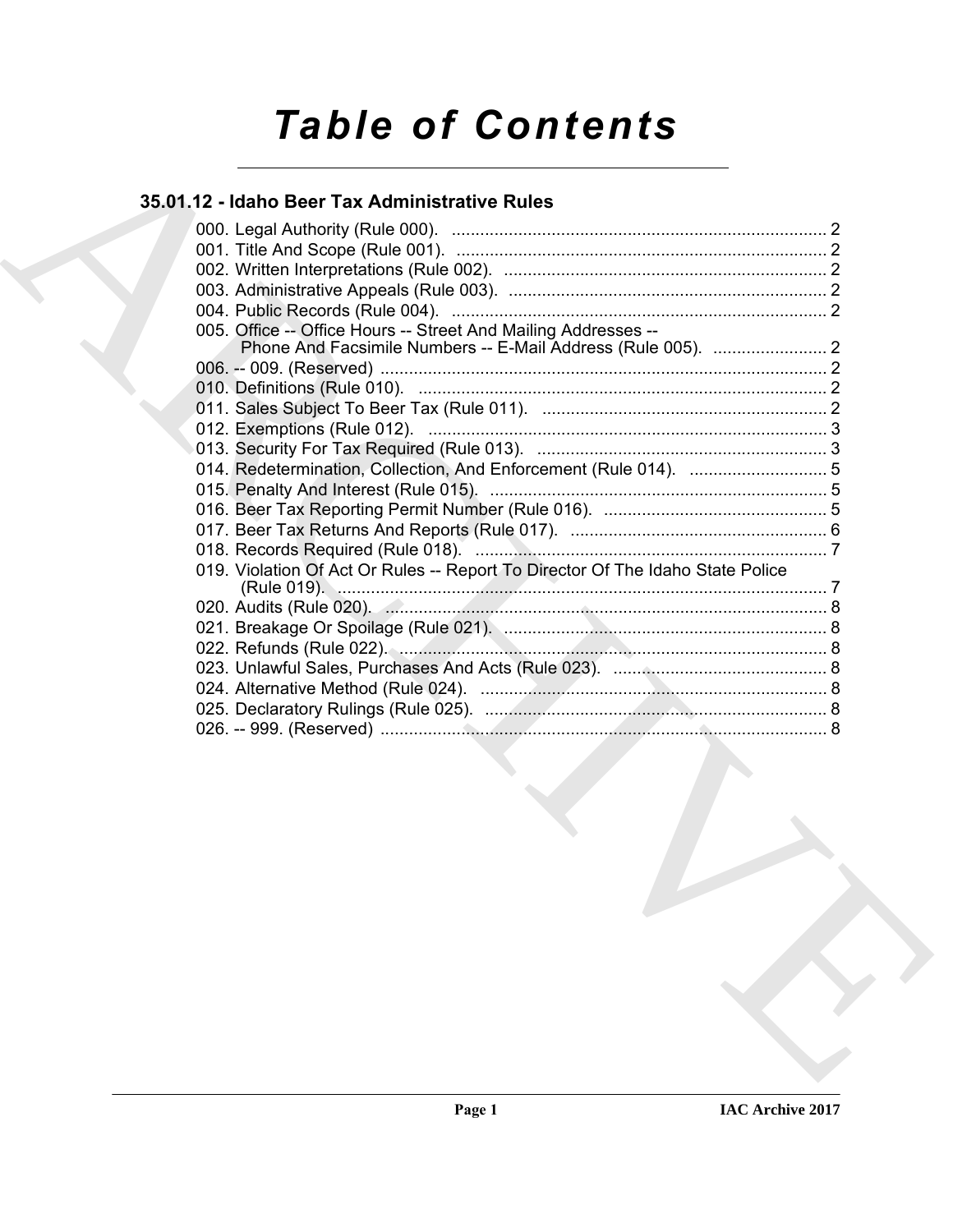### **IDAPA 35 TITLE 01 CHAPTER 12**

### **35.01.12 - IDAHO BEER TAX ADMINISTRATIVE RULES**

### <span id="page-1-1"></span><span id="page-1-0"></span>**000. LEGAL AUTHORITY (RULE 000).**

In accordance with Section 63-105 and 23-1051, Idaho Code, the State Tax Commission shall promulgate rules implementing the provisions of the Idaho Beer Act.  $(7-1-98)$ implementing the provisions of the Idaho Beer Act.

### <span id="page-1-2"></span>**001. TITLE AND SCOPE (RULE 001).**

These rules shall be cited as IDAPA 35.01.12, "Idaho Beer Tax Administrative Rules." These rules shall be construed to reach the full jurisdictional extent of the state of Idaho's authority to impose a tax on all barrels or fractional amounts of barrels as provided by Section 23-1008, Idaho Code, sold by wholesalers for use or consumption within this state.  $(7-1-93)$ 

### <span id="page-1-3"></span>**002. WRITTEN INTERPRETATIONS (RULE 002).**

This agency has written statements as defined in Section 67-5201(19)(b)(iv), Idaho Code, which pertain to the interpretation of the rules of this chapter or to the documentation of compliance with the rules of this chapter. To the extent that such documents are not confidential by statute or rule, the documents are available for public inspection and copying at the main office of the State Tax Commission. See Rule 005 of these rules for the main office address. (3-15-02)

### <span id="page-1-4"></span>**003. ADMINISTRATIVE APPEALS (RULE 003).**

This chapter does allow administrative relief of the provisions outlined herein under Section 63-3049, Idaho Code.  $(7-1-93)$ 

### <span id="page-1-5"></span>**004. PUBLIC RECORDS (RULE 004).**

The records associated with this chapter are subject to the provisions of the Idaho Public Records Act, Chapter 1, Title 74, Idaho Code, to the extent that these documents are not confidential under Sections 63-3076, 63-3077, or 74-<br>101 through 74-126, Idaho Code. (3-15-02) 101 through 74-126, Idaho Code.

### <span id="page-1-6"></span>005. OFFICE -- OFFICE HOURS -- STREET AND MAILING ADDRESSES -- PHONE AND **FACSIMILE NUMBERS -- E-MAIL ADDRESS (RULE 005).**

**35.01.12 - IDAN DER FIRE 12**<br>**35.01.12 - IDAN DER FIRA ADMINISTRATI[V](mailto:taxrep@tax. idaho.gov)E RULES**<br>
(III). IF CALL ARTITION TV (REIT A different TAX ADMINISTRATIVE RULES)<br>
In constraint the properties of the first of the Same Constraint Rules **01. Main Office**. The State Tax Commission main office is located at 800 Park Blvd., Plaza IV, Boise, Idaho 83712-7742. The correspondence mailing address is P.O. Box 36, Boise, Idaho 83722-0410. The State Tax Commission's Website is www.tax.idaho.gov. The telephone number for Taxpayer Services is (208) 334-7660, or toll free 1-800-972-7660, and the facsimile number is (208) 334-7846. The State Tax Commission's e-mail is taxrep@tax. idaho.gov. Main Office hours are from 8 a.m. to 5 p.m. Monday through Friday except for legal holidays.

(3-15-02)

**02. Regional Field Offices**. The address and phone number for each regional field office is listed in 5.02.01.005. "Tax Commission Administration and Enforcement Rules." Rule 005. (3-15-02) IDAPA 35.02.01.005, "Tax Commission Administration and Enforcement Rules," Rule 005.

**03. Hearing Impaired**. Hearing impaired individuals may contact any State Tax Commission office by lable 1-800-377-3529. (3-15-02) using the Idaho Relay Service Number 1-800-377-3529.

### <span id="page-1-7"></span>**006. -- 009. (RESERVED)**

### <span id="page-1-10"></span><span id="page-1-8"></span>**010. DEFINITIONS (RULE 010).**

<span id="page-1-11"></span>**01. Disposition**. Disposition, for the purpose of these rules, shall mean any diminution, reduction, dispensation, or depletion of beer from inventory due to any sale, transfer, loss, breakage, spoilage or any other cause or means.  $(7-1-93)$ 

### <span id="page-1-9"></span>**011. SALES SUBJECT TO BEER TAX (RULE 011).**

<span id="page-1-13"></span><span id="page-1-12"></span>**01. In General**. Idaho imposes an excise tax upon barrels or fractional amounts of barrels as provided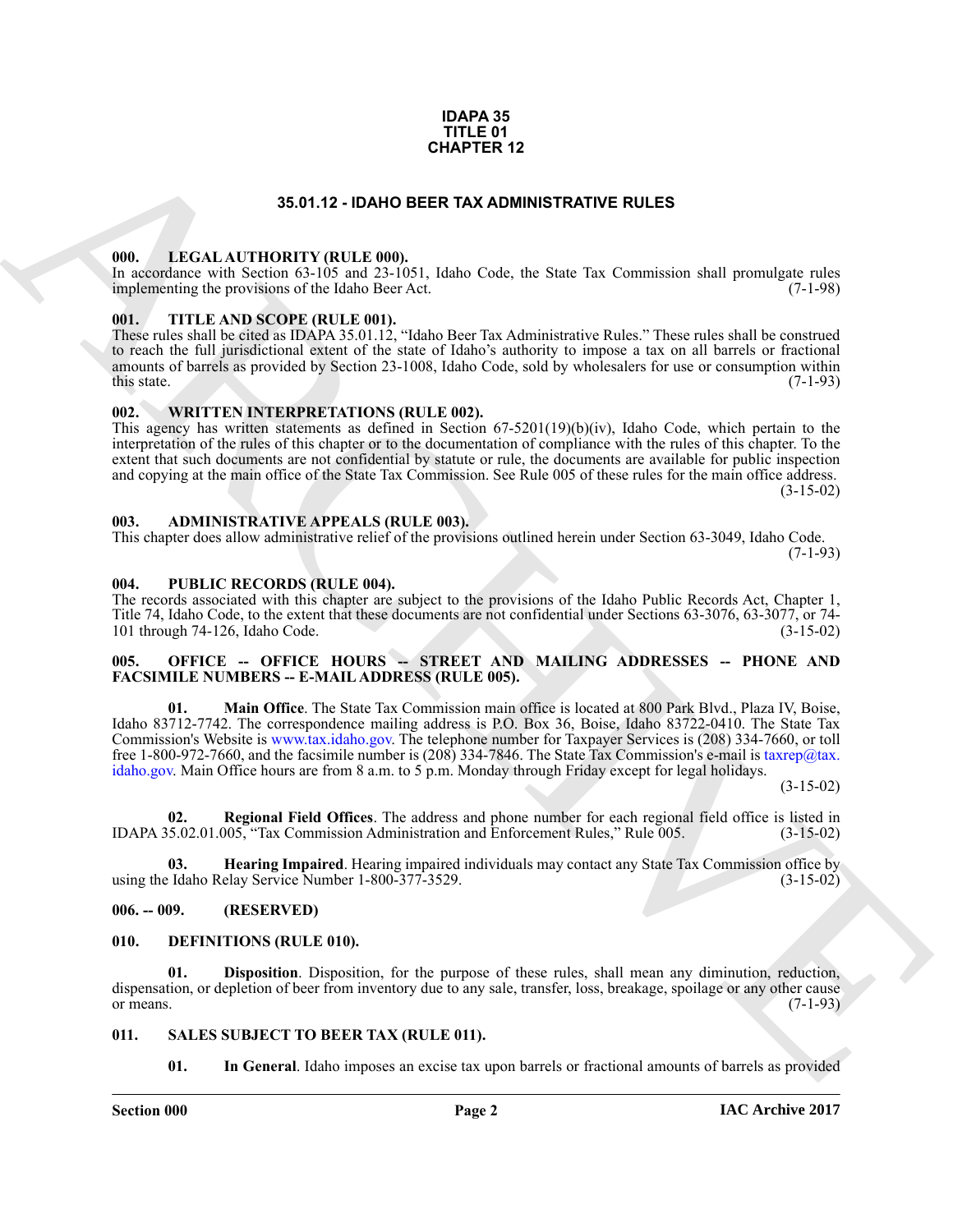by Section 23-1008, Idaho Code, sold by wholesalers for use or consumption within Idaho. (7-1-93)

<span id="page-2-10"></span>**02.** Imposition. All of the terms defined in Section 23-1001, Idaho Code, et seq., apply to the term of the tax provided in Section 23-1008. Idaho Code. (7-1-93) assessment of the tax provided in Section 23-1008, Idaho Code.

**a.** All beer wholesalers, as defined in Section 23-1001(g), Idaho Code, are required to collect and to ax imposed by Section 23-1008. Idaho Code. pay the tax imposed by Section 23-1008, Idaho Code.

Sinte Tax Commission<br>
19 Solven 2008 Lives with vestimation and so we commission and interest in the commission of the Solven 2-1991<br>
19 Solven 2008 Lives with the sympaton and so the sympaton and solven 2-1991, Island Co **b.** Any brewer, brewery, producer or manufacturer of beer within Idaho shall be considered a beer dealer within the meaning of the definitions provided in Section 23-1001(d), Idaho Code, for the purpose of administration of the tax as imposed by Section 23-1008, Idaho Code. However, to ensure payment of taxes on beer, any entity holding a brewery license shall be considered a wholesaler to the extent of any dispositions from such brewery for the purpose of resale or consumption in, by or through any retail facilities including, but not limited to, tasting rooms on or near the brewery's premises. (7-1-93) tasting rooms on or near the brewery's premises.

<span id="page-2-9"></span>**c.** References to the Act as used in these rules are to Chapter 10, Title 23, Idaho Code. (7-1-93)

**d.** Ales, strong beer, new beer, or any other alcoholic beverages containing a greater percentage of alcohol by weight than specified in Section 23-1002, Idaho Code, shall be taxed as if they were wine, as defined under Chapter 13, Title 23, Idaho Code. (7-1-93)

**03. Every Disposition Is a Sale**. Every disposition of beer by a wholesaler to a retailer or consumer shall constitute a sale of beer for use in this state, whether said sale is made within or without this state, and the wholesaler shall be liable for the payment of taxes on such sales. Any person making sales or dispositions of beer, whether licensed as a wholesaler or not, shall be liable for the tax on such sale or disposition of beer for which no tax under the Act has otherwise been collected. (7-1-93) under the Act has otherwise been collected.

<span id="page-2-8"></span>**04. All Sales Presumed Taxable**. Every sale or disposition of a wholesaler's inventory shall be presumed to be a tax able sale, except as such disposition is allowed as an exemption by the Act and these rules.

 $(7-1-93)$ 

### <span id="page-2-2"></span><span id="page-2-0"></span>**012. EXEMPTIONS (RULE 012).**

<span id="page-2-3"></span>**01. Burden of Proof**. The burden of proving any exemption, deduction, credit, or refund allowed by nd these rules is upon the person claiming it. (7-1-93) the Act and these rules is upon the person claiming it.

<span id="page-2-7"></span>**02. Wholesale Sales of Beer Outside This State**. Every resale of beer by a wholesaler or brewery for the purpose of and resulting in export of beer from this state for resale outside this state shall be exempt from the tax. (7-1-93)

<span id="page-2-6"></span>**03. Sales to Purchasers on Military Reservations**. Sales to authorized purchasers on military reservations for the purpose of and resulting in sale or consumption on such reservation shall be exempt from the tax. (7-1-93)

<span id="page-2-5"></span>**04. Sales to Idaho Liquor Dispensary**. Sales of beer to the Idaho State Liquor Dispensary shall be exempt from the tax.

<span id="page-2-4"></span>**05. Dispositions from One Wholesaler to Another**. Disposition of beer by transfer or sale or any other means from one wholesaler to another wholesaler shall be exempt. (7-1-93)

### <span id="page-2-11"></span><span id="page-2-1"></span>**013. SECURITY FOR TAX REQUIRED (RULE 013).**

<span id="page-2-12"></span>**01. Security for Payment of Tax**. Each person liable for payment of the taxes provided by Chapter 10, Title 23, Idaho Code, shall at all times have in effect and on file with the State Tax Commission security for payment of the excise tax. The security shall be in the form and an amount acceptable to the State Tax Commission, shall be payable to the State Tax Commission, and shall be conditioned upon remittance of all taxes imposed on beer by this state for which such person shall be liable, including any penalty and interest. (7-1-98) state for which such person shall be liable, including any penalty and interest.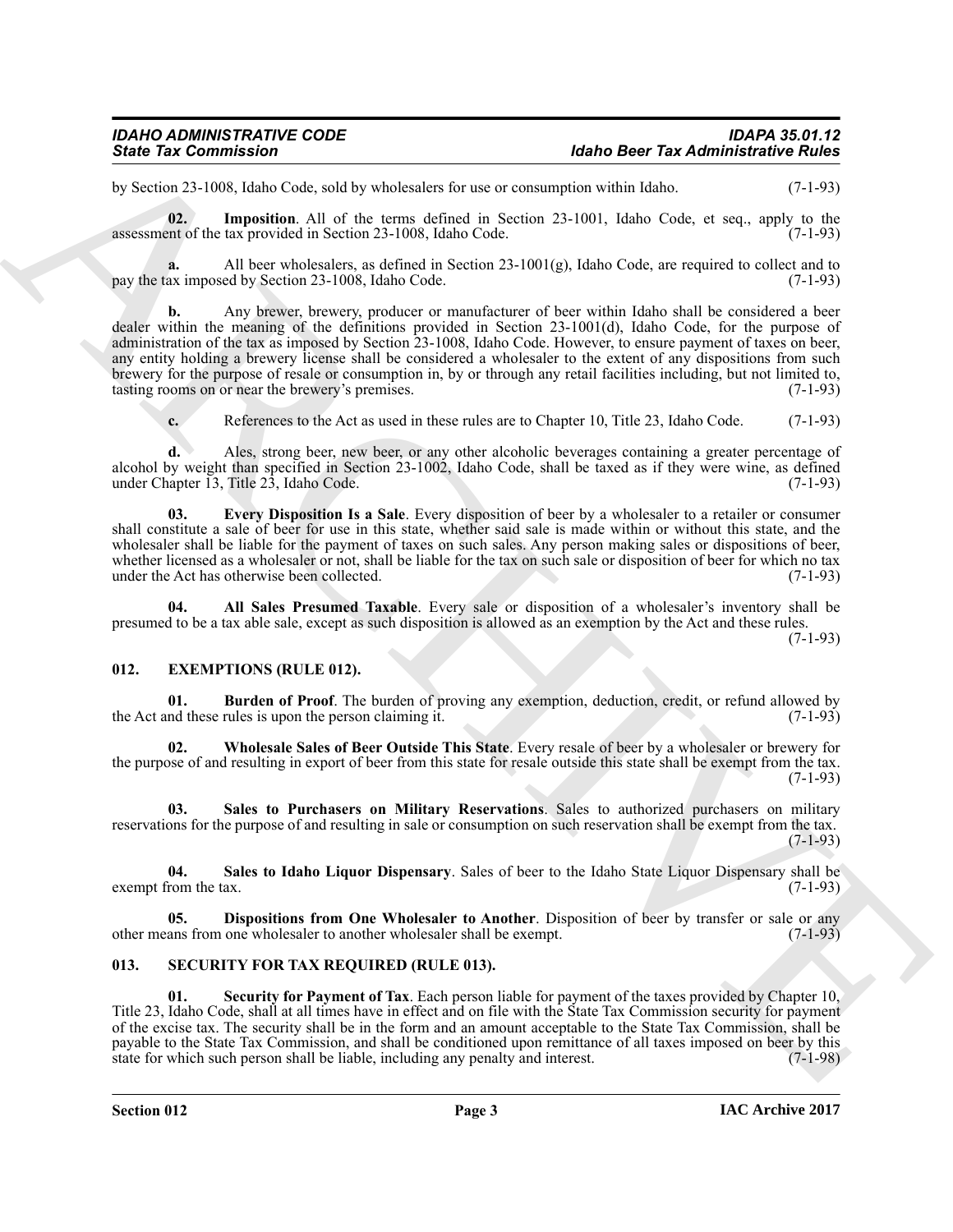<span id="page-3-0"></span>**02.** Amount of Security. The amount of the security shall be three (3) times the amount of the tax due on an average monthly beer tax return, using the previous twelve (12) month period as a base. In the case of a taxpayer who is habitually delinquent in the submission of returns or payment of the tax, the amount of the security shall be five  $(5)$  times the average monthly tax due.  $(7-1-93)$ 

<span id="page-3-2"></span>**03. Security Requirement Excused**. A wholesaler or brewery having an average beer tax liability of one hundred dollars (\$100) or less per month and having established a six (6) month history of timely filing and payment of the tax will not be required to furnish security. (7-1-93)

<span id="page-3-1"></span>**04. Security for a New Wholesaler or Brewery**. When a new wholesaler or brewery applies for a reporting permit number as required by Idaho Beer Tax Administrative Rule 016, security will be required. (7-1-98)

**a.** If a beer tax reporting history is available from a previous ownership, the security required shall be based on the most recent twelve (12) month history of the prior ownership. (7-1-93)

**b.** If there is no beer tax reporting history available from a previous ownership of the business, the new wholesaler or brewer shall furnish security in the amount of one thousand dollars (\$1,000), unless the taxpayer can establish to the satisfaction of the State Tax Commission that a lesser amount should apply. After a six (6) month period of filing history has been established, the security will be reviewed by the State Tax Commission and adjusted accordingly. (7-1-98) accordingly. (7-1-98) (3.1)

<span id="page-3-3"></span>**05. Types of Security**. A person required to post security may, instead of posting a surety bond, deposit with the State Tax Commission any of the following alternatives equivalent to the amount of the bond required:

 $(4-4-13)$ 

**a.** Lawful money of the United States. Cash bonds must be submitted as a cashier's check, money order, or other certified funds which are payable to the "Idaho State Tax Commission." A cash bond will not accrue interest. The State Tax Commission will cash the funds and hold the money for the duration the taxpayer holds a permit.  $(4-4-13)$ 

**b.** Letters of credit. Irrevocable letters of credit, not exceeding the federally insured amount, issued by a financial institution doing business in Idaho and federally insured, made to the benefit of the "Idaho State Tax Commission." The terms of the letter of credit must allow the State Tax Commission to make demand directly against the issuer of the letter of credit for any taxes, penalties, and interest due and unpaid, upon which the taxpayer's rights to appeal have expired, and for which the letter of credit was submitted to secure. (4-4-13) to appeal have expired, and for which the letter of credit was submitted to secure.

i. The letter must include the name of the issuing institution, taxpayer's name, effective date, expiration date and place, dollar amount covered, terms of the letter, letter number, and authorized signature.

 $(4-4-13)$ 

**c.** Time Certificates of Deposit (CD). Automatically renewable time certificates of deposit, not exceeding the federally insured amount, issued by a financial institution doing business in Idaho and federally insured, made in the name of the depositor, payable to the "Idaho State Tax Commission," and containing the provisions that interest earned shall be payable to the depositor. The State Tax Commission will hold the CD. If the financial institution holds the actual CD or does not issue a certificate, a verification form is required by the State Tax Commission confirming the CD. The form may be obtained from the State Tax Commission. (4-4-13)

Since Tax Commission<br>
The Research of Neuron Commission and the secunt state for the secund state of the second of the second of the second of the second of the second of the second of the second of the second of the seco **d.** Joint Savings Account. Joint savings accounts, not exceeding the federally insured amount, at a financial institution doing business in Idaho and federally insured. The joint savings account should be issued in the name of the taxpayer and the "Idaho State Tax Commission." Evidence of the insured account must be delivered to the State Tax Commission. The taxpayer will be notified by the State Tax Commission of any increases in bonding when it becomes necessary. The taxpayer may send a check to cover the difference which will be deposited in the joint savings account. The interest accrued on the account is the taxpayer's. The terms of the joint savings account agreement must include the following:

i. No Automatic Teller Machine (ATM) card may be issued to the account; and (4-4-13)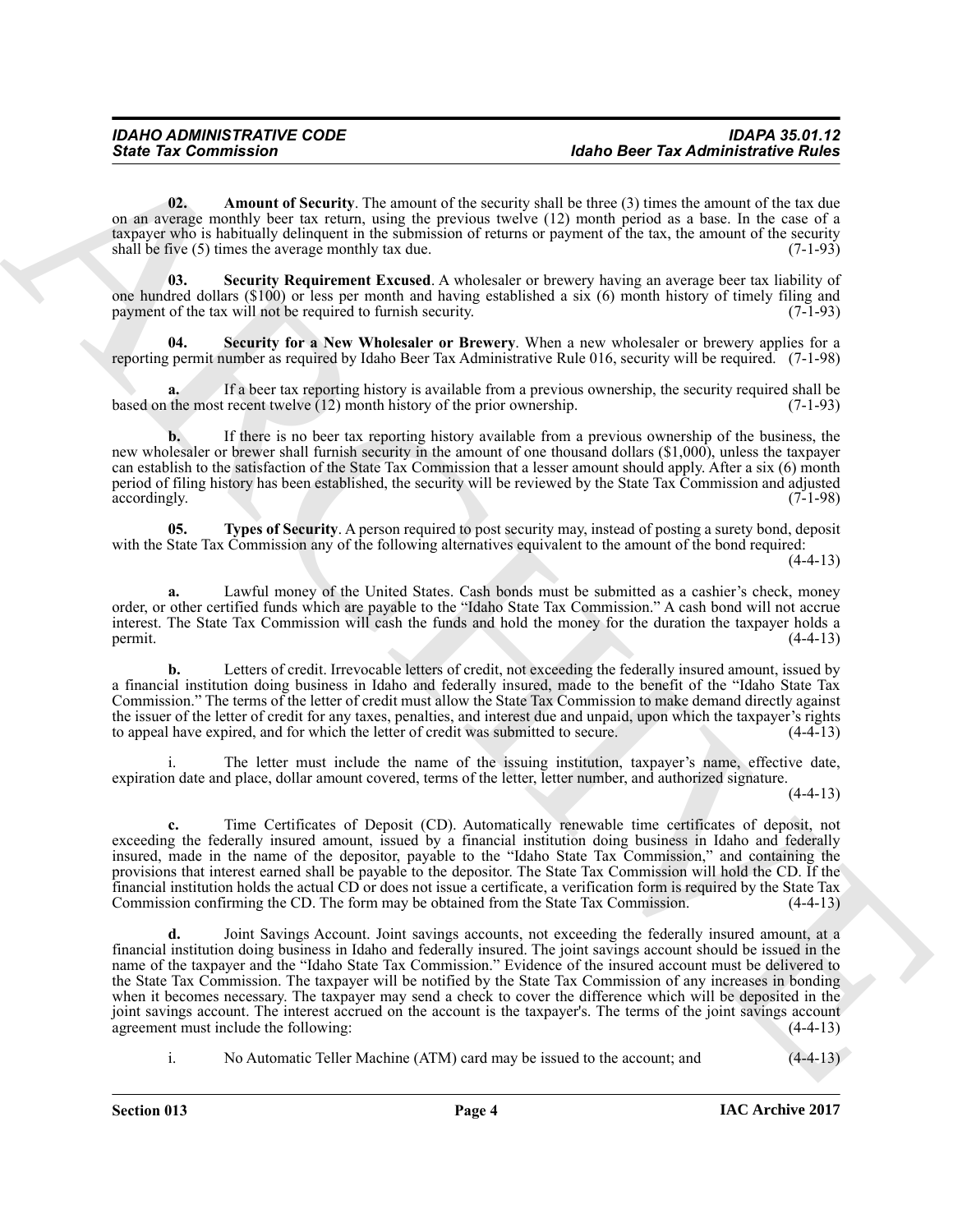ii. Withdrawals require both signatures of the parties of the joint account or the signature of the Idaho (4-4-13) State Tax Commission alone.

**06. Petition to Waive Security Deposit**. Other than as provided in Subsection 013.03 of this rule, a security shall be required in all instances, unless the State Tax Commission, upon petition by the taxpayer, determines after examination of the taxpayer's books and records that a security is not required. (7-1-98) after examination of the taxpayer's books and records that a security is not required.

### <span id="page-4-10"></span><span id="page-4-9"></span>**07. Taxpayer Petition for Release From Security Requirement**. (7-1-93)

**a.** The State Tax Commission will release a taxpayer from the posting of a security if the taxpayer has filed all beer tax returns including supplemental schedules on a timely basis for the preceding twenty-four (24) month period, and the taxpayer has paid all beer tax due for the preceding twenty-four (24) month period on a timely basis.

(7-1-98)

**b.** Upon petition from the taxpayer, the State Tax Commission will review the filing record of the taxpayer and, if determined necessary, within sixty (60) days examine the books and records of the taxpayer. The State Tax Commission will, no later than ninety (90) days from the date of receipt of the taxpayer's petition, advise the taxpayer of its determination and the reasons therefor. (7-1-98)

**c.** If at any time after release of a security requirement the taxpayer becomes delinquent for any period in either the filing of returns or the payment of the tax as set forth in Subsection 013.07.a. of this rule, the State<br>Tax Commission may make immediate demand that a security be posted with the State Tax Commission Tax Commission may make immediate demand that a security be posted with the State Tax Commission.

Sinte Tax Commission<br>
Sinte Tax Commission<br>
Walker and the procedure of the practice of the procedure and the procedure of the signature of the signature of the signature of the signature of the signature of the signature **d.** In the event that a petition for release of security is denied or a demand for posting of security is made by the State Tax Commission, notice shall be mailed to the taxpayer by certified mail. The notice shall include a statement of the reasons for the State Tax Commission's determination. If the taxpayer wishes to seek a redetermination of the State Tax Commission's decision, he must do so by filing a petition for redetermination in the manner set forth in Section 63-3045, Idaho Code. Such a petition for redetermination must be filed no later than thirty (30) days from the date upon which the notice of determination is mailed to or served upon the claimant. (7-1-98)

**e.** Failure to post security upon demand, notwithstanding Subsection 013.07.d. above, will be a violation of the rules promulgated by the State Tax Commission and shall be immediately reported to the Director of the Idaho State Police, together with a request or petition that the Director initiate procedures to suspend or revoke the taxpayer's license. taxpayer's license.

### <span id="page-4-5"></span><span id="page-4-0"></span>**014. REDETERMINATION, COLLECTION, AND ENFORCEMENT (RULE 014).**

<span id="page-4-6"></span>**01. Administrative Appeals**. Sections 63-3042 through 63-3065A, 63-3068, and 63-3070, Idaho Code, govern the method for administrative appeals, appeals to the Board of Tax Appeals, and appeals to Idaho's District and Supreme Courts, as well as collection and enforcement of the beer tax. The provisions and terms of those Income Tax statutes and Income Tax Rules promulgated thereunder, to the extent consistent with the Act and these Beer Tax Rules, are hereby adopted by this reference as if stated in full in this rule. (7-1-93)

<span id="page-4-8"></span>**02. Substitution of Terms**. Wherever the terms income or income tax are used in those statutes and terms beer or beer tax shall be substituted for purposes of the Act and these rules. (7-1-93) rules, the terms beer or beer tax shall be substituted for purposes of the Act and these rules.

<span id="page-4-7"></span>**03. Copies of Code and Rules Available**. Copies of Idaho Code provisions and rules which deal with procedures for redetermination, collection, enforcement, and other matters are available at offices of the Tax<br>Commission and at those libraries specified in Section 67-5205(c), Idaho Code. (7-1-93) Commission and at those libraries specified in Section  $67-5205(c)$ , Idaho Code.

### <span id="page-4-4"></span><span id="page-4-1"></span>**015. PENALTY AND INTEREST (RULE 015).**

If any taxes on beer are not timely paid by the person(s) liable for such tax, a penalty shall be applied as provided by Section 63-3045, Idaho Code.  $(7-1-93)$ Section 63-3046, Idaho Code, together with interest as provided by Section 63-3045, Idaho Code.

### <span id="page-4-3"></span><span id="page-4-2"></span>**016. BEER TAX REPORTING PERMIT NUMBER (RULE 016).**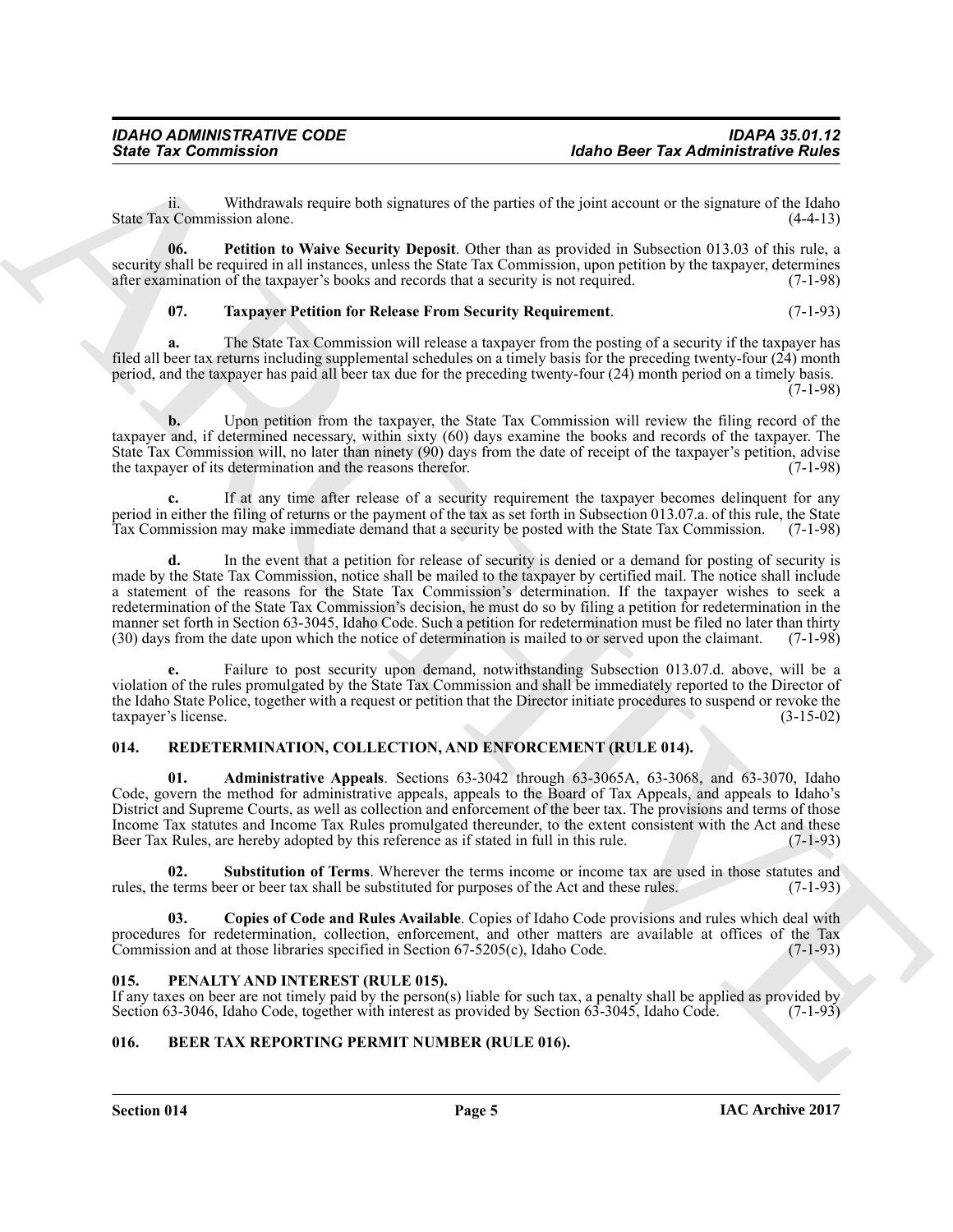<span id="page-5-2"></span>**01.** Permit Number Required. Every brewery located within this state and every beer wholesaler is required to obtain a beer tax reporting permit number before engaging in business. Application forms may be obtained from the Tax Commission. No fee is required to obtain a beer tax number. (7-1-93) obtained from the Tax Commission. No fee is required to obtain a beer tax number.

<span id="page-5-1"></span>**02. Permit Number Is Non-Assignable**. A beer tax reporting permit number is nonassignable. Upon any change of ownership, it shall be the responsibility of the permit holder to immediately give written notification to the Tax Commission. (7-1-93) the Tax Commission.

**a.** The notice shall set forth the date of closure, date of sale, or date of lease of the business. If a sale or lease, the notice must state the last day of operation and the name of the new owner or lessee. (7-1-93)

**b.** If this information is not furnished to the Tax Commission and the new owner or lessee continues operation of the business on the previous owner's beer tax reporting permit number without filing for and obtaining a new permit, the original permit holder may be held responsible for all tax liability incurred during the period that the new owner or lessee operated the business under the previous owner's permit. (7-1-93)

### <span id="page-5-3"></span><span id="page-5-0"></span>**017. BEER TAX RETURNS AND REPORTS (RULE 017).**

<span id="page-5-4"></span>**01. Due Date of Reports**. Every person liable for the payment of taxes on beer and every person responsible for making reports to the Commission shall, on or before the fifteenth day of the month following the end of the reporting period, file a written report with the Commission showing all sales of beer for use or delivery within Idaho during the immediately preceding reporting period. Taxes payable with respect to such sale, distribution, or disposition shall be paid by the person liable therefore, at the time such report is filed. (3-29-10) disposition shall be paid by the person liable therefore, at the time such report is filed.

**a.** Monthly Filing Generally Required. All persons who pay beer tax are required to remit the tax to the state on a monthly basis unless a different reporting period is prescribed by the Commission. The remittance will include all beer tax due from the first through the last day of the preceding calendar month. (3-29-10) include all beer tax due from the first through the last day of the preceding calendar month.

**b.** Request to File Quarterly or Semiannually. Wholesalers or persons who owe six hundred dollars (\$600) or less per quarter and have established a satisfactory record of timely filing and payment of the beer tax may request permission to file quarterly or semiannually instead of monthly.  $(3-29-10)$ request permission to file quarterly or semiannually instead of monthly.

**c.** Request to File Annually. Wholesalers or persons who have seasonal activities may request permission to file annually. Approval of the request is at the discretion of the Commission and is limited to taxpayers<br>who have established a satisfactory record of timely filing and payment of the tax. (3-29-10) who have established a satisfactory record of timely filing and payment of the tax.

Since Tax Commissions in the state state of the state of the Bioce Tax Administration is a state of the state of the state of the state of the state of the state of the state of the state of the state is a state of the st Final Report. Whenever a taxpayer who is required to file returns under the Beer Act or these rules stops doing business, he must mark cancel on the last report he files. This report ends the taxable year for beer tax purposes and constitutes the taxpayer's final report of beer tax liabilities. The taxpayer must enclose his permit with his request for cancellation or send a written statement that the permit has been destroyed. If the taxpayer continues business activity after filing a final report he may be subject to liabilities or penalties for failing to comply with the Beer Act and these rules. (3-29-10) Beer Act and these rules.

<span id="page-5-8"></span>**02. Weekend or Holiday Due Date**. For purposes of this rule, if the 15th day of any month following the end of a reporting period shall fall upon Saturday, Sunday or a legal holiday, then the due date for the report or the payment of the taxes, or both, required by this Act shall be the first business day thereafter. (3payment of the taxes, or both, required by this Act shall be the first business day thereafter.

<span id="page-5-5"></span>**03. Forms Provided or Approved by Tax Commission**. All dealers engaged in the sale or other disposition of beer imported into Idaho shall report all sales and dispositions of beer on forms either provided or approved by the Commission. (3-29-10) approved by the Commission.

<span id="page-5-7"></span>**04. Inventory Reporting Methods**. Wholesalers of beer must report all additions to and sales or dispositions out of inventory, whether taxable or tax exempt, using inventory reporting methods on wholesaler beer<br>tax returns provided by the Commission. (7-1-93) tax returns provided by the Commission.

<span id="page-5-6"></span>**05. In-State Brewers**. In-state brewers of beer shall use wholesaler's beer tax returns to report all withdrawals, sales, or other dispositions from inventory. Withdrawals from inventory for the purpose of resale or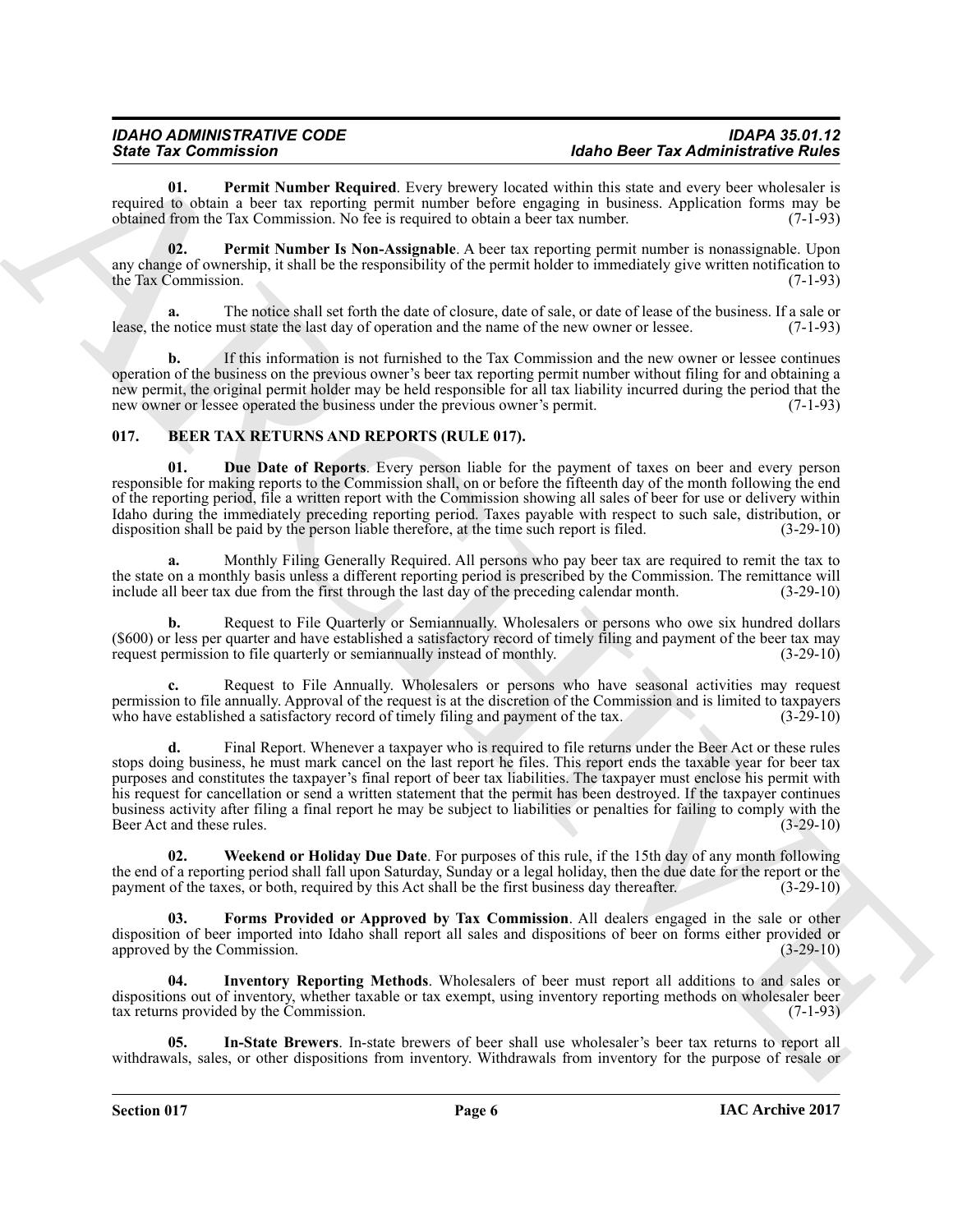<span id="page-6-2"></span>consumption in, by, or through any tasting room or retail facilities owned or operated by a brewery are subject to tax at the time of withdrawal from the brewer's inventory. (7-1-93) at the time of withdrawal from the brewer's inventory.

Since Tax Commission in the state of the state of the state of the state of the state of the state of the state of the state of the state of the state of the state of the state of the state of the state of the state of th **06. Requirements of a Valid Return**. A tax return or other documents required to be filed in accordance with Section 23-1051, Idaho Code, and this rule must meet the conditions pre scribed below. Those which fail to meet these requirements are invalid. They may be rejected and returned to the taxpayer to be redone in accordance with these requirements and refiled. A taxpayer's failure to properly file in a timely manner may cause certain penalties to be imposed by Sections 63-3030A, 63-3046, and 63-3075, Idaho Code, and rules thereunder.

(7-1-93)

**a.** All beer tax return forms must be completed and copies of all pertinent supporting schedules or computations must be attached. The results of supporting computations must be carried forward to applicable lines on the beer tax return form.

**b.** All beer tax returns or other documents filed by the taxpayer must include his beer tax permit and Federal Taxpayer Identification Number in the space provided. (7-1-93) number and Federal Taxpayer Identification Number in the space provided.

**c.** A beer tax return that does not provide sufficient information to compute a tax liability does not constitute a valid beer tax return. (7-1-93)

**d.** Perfect accuracy is not a requirement of a valid return, even though each of the following conditions is required: it must be on the proper form, as prescribed by the Commission; and it must contain a computation of the tax liability and sufficient supporting information to demonstrate how that result was reached; and it must show an honest and genuine effort to satisfy the requirement of the law. (7-1-93) it must show an honest and genuine effort to satisfy the requirement of the law.

### <span id="page-6-3"></span><span id="page-6-0"></span>**018. RECORDS REQUIRED (RULE 018).**

<span id="page-6-4"></span>**01.** In General. Every person liable for the payment of taxes on beer will keep and preserve the g records: (7-1-93) following records:

**a.** A daily record of all cash and credit sales including invoices, receipts, journals, and other records (7-1-93) related thereto.

**b.** A record of the amount of all merchandise purchased, including all bills of lading, invoices, and  $\tilde{f}$  purchase orders arranged serially according to date. (7-1-93) copies of purchase orders arranged serially according to date.

**c.** A record of and supporting documents for all deductions and exemptions allowed by law or in filing beer tax returns. (7-1-93) claimed in filing beer tax returns.

**d.** True and complete inventories of the beer stock on hand taken at the end of each month. (7-1-93)

<span id="page-6-6"></span>**e.** True and complete records of breakage and spoilage claimed as a deduction from inventory.  $(7-1-93)$ 

**02.** Record Retention. These records must be kept for a period of four (4) years as required by Section 23-1006, Idaho Code. If an assessment has been made by the Tax Commission and an appeal to the Tax Commission or district court is pending, the books and records specified above and relating to the period covered by such proposed assessment will be kept until final disposition of the appeal. (7-1-93)

<span id="page-6-5"></span>**03. Location and Condition of Records**. Records and files shall be kept on the premises of the place of business and maintained in a legible manner. They shall be kept clean and as much as possible free from deterioration. All invoices, sales slips, bank statements, and canceled checks should be kept in chronological order so as to be balanced with the records to which they pertain. as to be balanced with the records to which they pertain.

### <span id="page-6-7"></span><span id="page-6-1"></span>**019. VIOLATION OF ACT OR RULES -- REPORT TO DIRECTOR OF THE IDAHO STATE POLICE (RULE 019).**

Whenever any violation of any of the requirements imposed on any person by the Act or these rules has occurred, the

**Section 018 Page 7**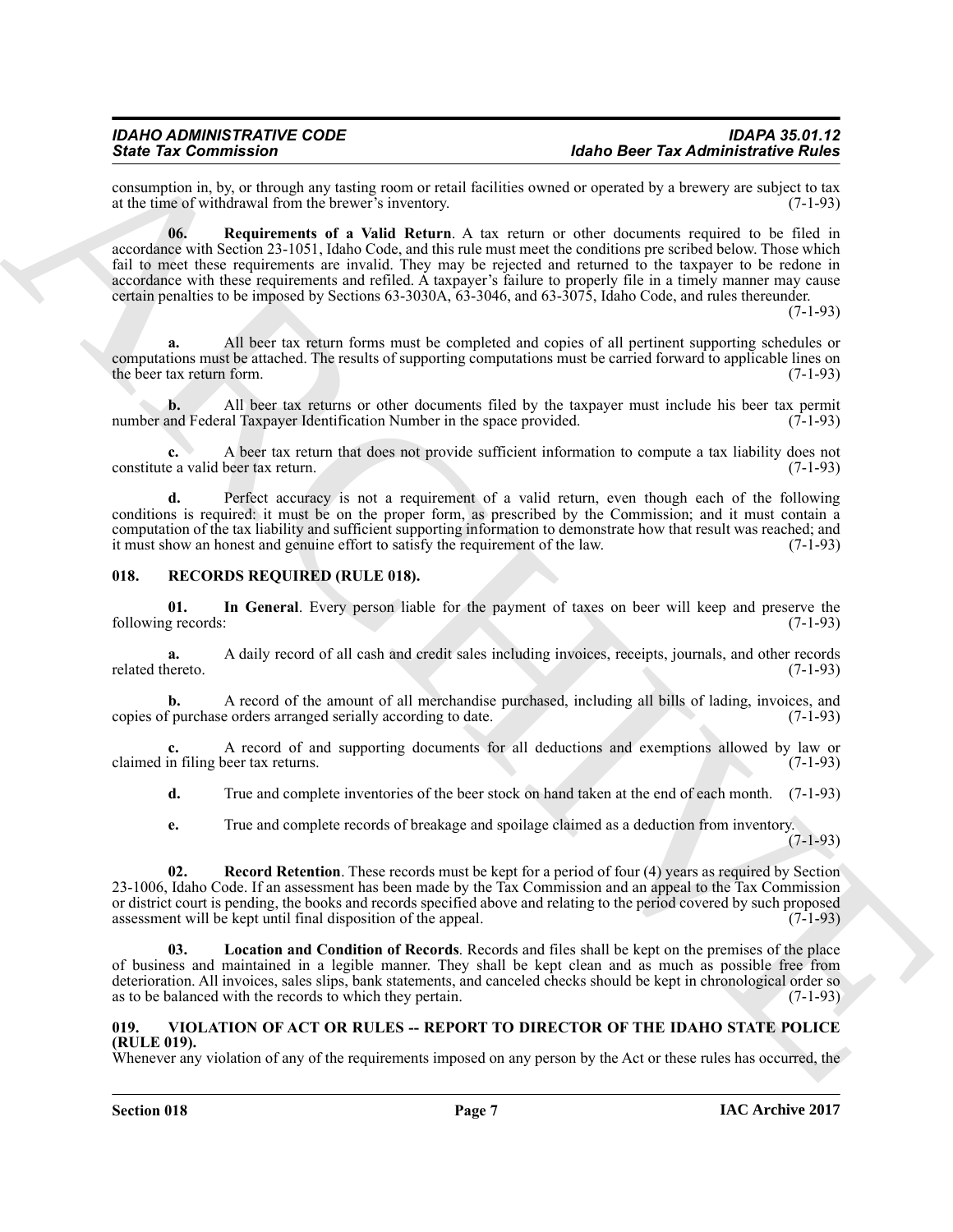same shall be immediately reported to the Director of the Idaho State Police, who may initiate any action necessary<br>for the enforcement of the Act. including without limitation. license revocation proceedings. (3-15-02) for the enforcement of the Act, including without limitation, license revocation proceedings.

### <span id="page-7-8"></span><span id="page-7-0"></span>**020. AUDITS (RULE 020).**

Any taxpayer required to pay the tax or make reports shall, upon notification from the Tax Commission, make available for inspection and audit, as the Commission or its designee may require, any records required to be kept under Chapter 10. Title 23. Idaho Code. (7-1-93) under Chapter  $10$ , Title 23, Idaho Code.

### <span id="page-7-10"></span><span id="page-7-9"></span><span id="page-7-1"></span>**021. BREAKAGE OR SPOILAGE (RULE 021).**

Since Tax Commission and the base of the line of the since Tax Administration is the since Tax Administration of the since the since the since the since the since the since the since the since the since the since the sinc **01. Damage or Spoilage**. When a beer container has been damaged or when beer becomes spoiled or has otherwise become unfit for beverage purposes, the taxpayer may claim a deduction of up to five tenths of one percent (.5%) of the total inventory purchases during the month in which the breakage or spoilage occurred without requiring written approval from the Tax Commission. The taxpayer must maintain adequate records to verify actual breakage or spoilage claimed. (7-1-93)

**a.** The Commission may at any time disallow the use of this method for any taxpayer. The Commission shall notify the taxpayer in writing that future destructions of breakage or spoilage will require written approval from the Commission. (7-1-93)

**b.** Any taxpayer who has received such written notice from the Commission must file a Request for truction. Form WB-403, as set forth in Subsection 021.02 of this rule. (7-1-93) Beer Destruction, Form WB-403, as set forth in Subsection 021.02 of this rule.

<span id="page-7-11"></span>**02. Request for Beer Destruction**. If the breakage or spoilage exceeds five tenths of one percent (.5%) of the total inventory purchases for the month, or the taxpayer has received written notice as discussed in Subsection 021.01.a. of this rule, the taxpayer must file a Request for Beer Destruction, Form WB-403, with the Commission ten  $(10)$  days prior to the proposed destruction date.  $(7-1-93)$  $(10)$  days prior to the proposed destruction date.

The taxpayer must receive written approval from the Commission prior to destruction of any to on the request. (7-1-93) products referred to on the request.

**b.** The Commission reserves the right to be present to observe the destruction of the beer and further reserves the right to delay the destruction until such time as a mutual appointment can be arranged for the Commission or its representative to witness such destruction. (7-1-93) Commission or its representative to witness such destruction.

**c.** A credit for the amount of tax represented by the destroyed beer may be claimed against future tax have tax payer who has received written approval from the Commission to destroy beer. (7-1-93) due by the tax payer who has received written approval from the Commission to destroy beer.

### <span id="page-7-12"></span><span id="page-7-2"></span>**022. REFUNDS (RULE 022).**

If the taxpayer is entitled to a refund of less than two hundred dollars (\$200), such refund shall be applied as a credit against the tax due or assessed for a succeeding tax period. The taxpayer may elect to have any refund to which he is entitled under the Act or these rules applied as a credit against the tax due or assessed for a succeeding tax period, regardless of the amount of such refund. (7-1-93)

### <span id="page-7-13"></span><span id="page-7-3"></span>**023. UNLAWFUL SALES, PURCHASES AND ACTS (RULE 023).**

In addition to the remedies of Section 23-1055, Idaho Code, the Tax Commission may also assess taxes against persons making illegal sales of beer who would otherwise be liable for payment of taxes on the sales of such beer.  $(7-1-93)$ 

### <span id="page-7-7"></span><span id="page-7-4"></span>**024. ALTERNATIVE METHOD (RULE 024).**

The Tax Commission hereby requires the use of the method of payment of taxes on beer as provided in Sections 23- 1047 through 23-1055, Idaho Code, retroactive to July 1, 1962. (7-1-93)

### <span id="page-7-5"></span>**025. DECLARATORY RULINGS (RULE 025).**

Declaratory Rulings may be made by the Tax Commission under the provisions of Section 67-5255, Idaho Code, and IDAPA 35.02.01, "Tax Commission Administration and Enforcement Rules," Rule 110. (5-3-03)

### <span id="page-7-6"></span>**026. -- 999. (RESERVED)**

**Section 020 Page 8**